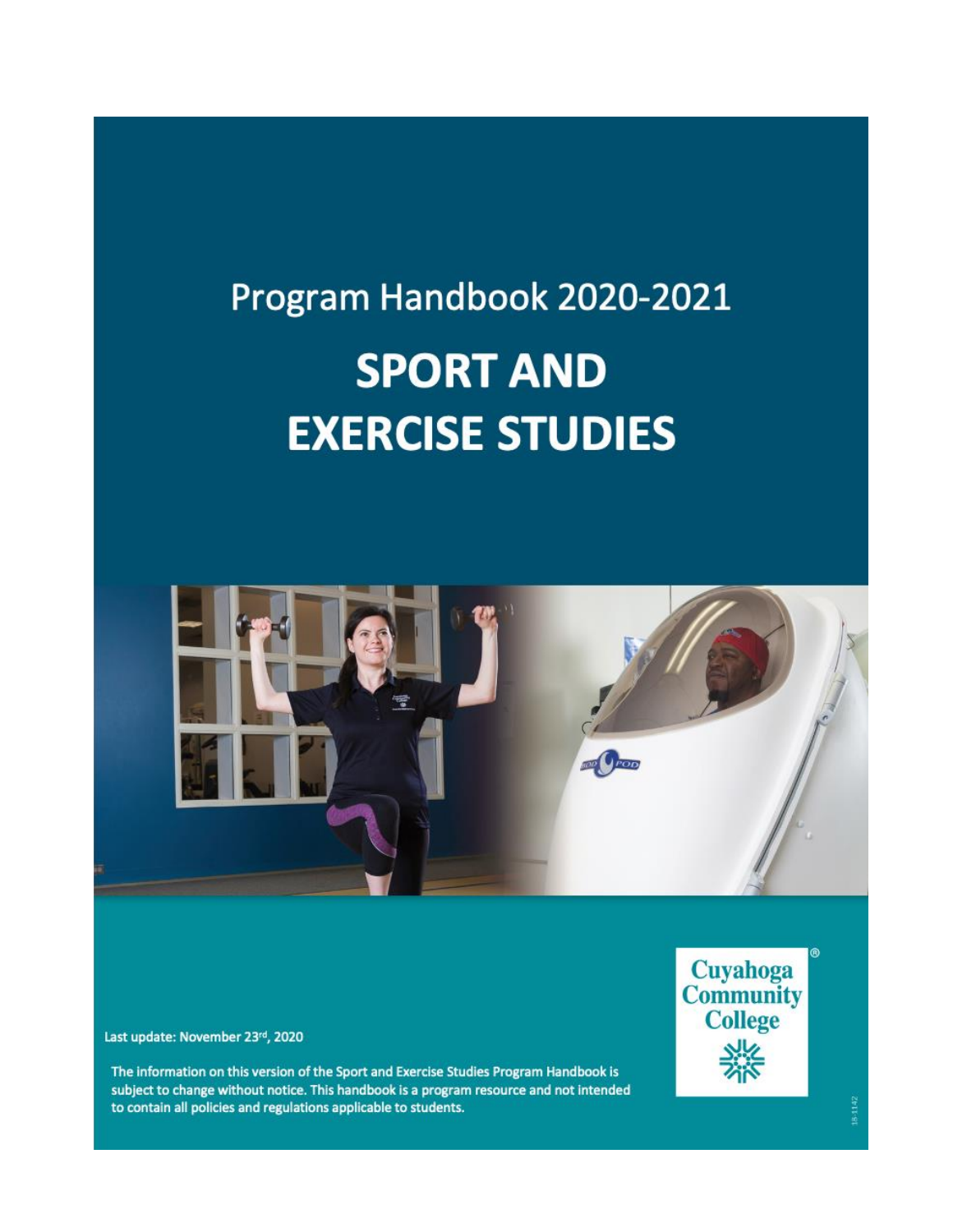# **Introduction**

The purpose of this handbook is to inform and guide students on program specific requirements and expectations.

The Cuyahoga Community College Board of Trustees, Faculty and Administration reserve the right to change, at any time, without notice, graduation requirements, tuition, books, fees, curriculum, course structure and content, and such other matters within its control, including information set forth in this handbook.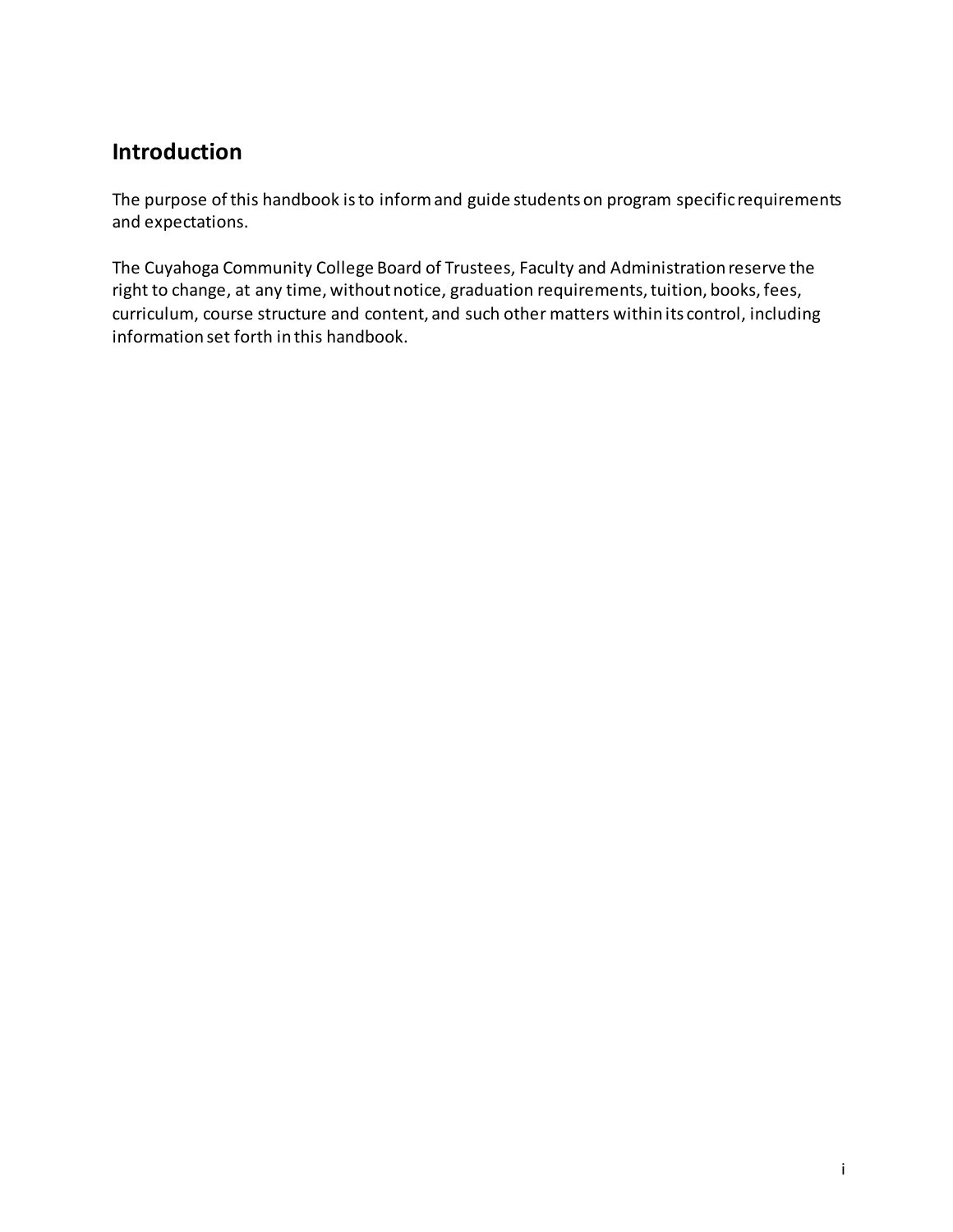|    | <b>Table of Contents</b>                              |  |  |  |
|----|-------------------------------------------------------|--|--|--|
|    |                                                       |  |  |  |
|    |                                                       |  |  |  |
| 1. |                                                       |  |  |  |
| 2. |                                                       |  |  |  |
| 3. |                                                       |  |  |  |
| 4. |                                                       |  |  |  |
| 5. |                                                       |  |  |  |
| 6. |                                                       |  |  |  |
|    |                                                       |  |  |  |
|    |                                                       |  |  |  |
| 2. |                                                       |  |  |  |
| 3. |                                                       |  |  |  |
| 4. |                                                       |  |  |  |
| 5. |                                                       |  |  |  |
| 6. |                                                       |  |  |  |
|    | Section IV - Academic Requirements and Progression  5 |  |  |  |
| 1. |                                                       |  |  |  |
| 2. |                                                       |  |  |  |
| 3. |                                                       |  |  |  |
| 4. |                                                       |  |  |  |
| 5. |                                                       |  |  |  |
|    |                                                       |  |  |  |
| 1. |                                                       |  |  |  |
| 2. |                                                       |  |  |  |
| 3. |                                                       |  |  |  |
| 4. |                                                       |  |  |  |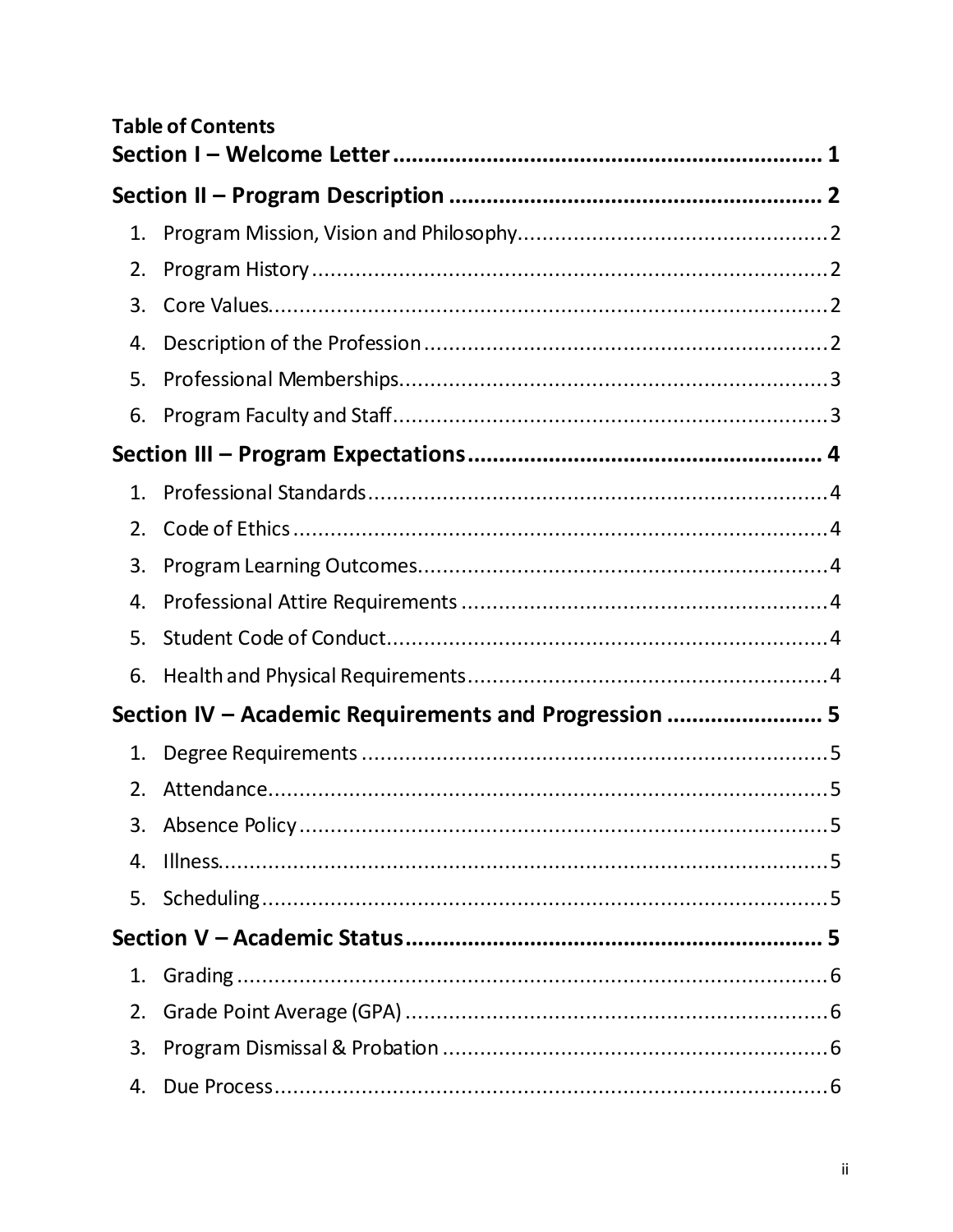|                                                             | Section VI - Language Proficiency Requirements  6                        |    |  |  |  |
|-------------------------------------------------------------|--------------------------------------------------------------------------|----|--|--|--|
|                                                             |                                                                          |    |  |  |  |
| 1.                                                          |                                                                          |    |  |  |  |
| 2.                                                          |                                                                          |    |  |  |  |
| 3.                                                          |                                                                          |    |  |  |  |
| 4.                                                          |                                                                          |    |  |  |  |
|                                                             |                                                                          |    |  |  |  |
| 1.                                                          |                                                                          |    |  |  |  |
| 2.                                                          |                                                                          |    |  |  |  |
|                                                             |                                                                          |    |  |  |  |
| 1.                                                          |                                                                          |    |  |  |  |
| 2.                                                          | License, application, certification and/or examination costs9            |    |  |  |  |
| 3.                                                          |                                                                          |    |  |  |  |
| 4.                                                          |                                                                          |    |  |  |  |
|                                                             |                                                                          |    |  |  |  |
| 1.                                                          |                                                                          |    |  |  |  |
| 2.                                                          | Internships, Practicums, Field Experience, and Cooperative Education  10 |    |  |  |  |
| 3.                                                          |                                                                          | 10 |  |  |  |
| 4.                                                          |                                                                          |    |  |  |  |
| 5.                                                          |                                                                          |    |  |  |  |
| 6.                                                          |                                                                          |    |  |  |  |
| 7.                                                          |                                                                          |    |  |  |  |
|                                                             |                                                                          |    |  |  |  |
| Appendix I – Glossary of College and Program Terminology 12 |                                                                          |    |  |  |  |
|                                                             |                                                                          |    |  |  |  |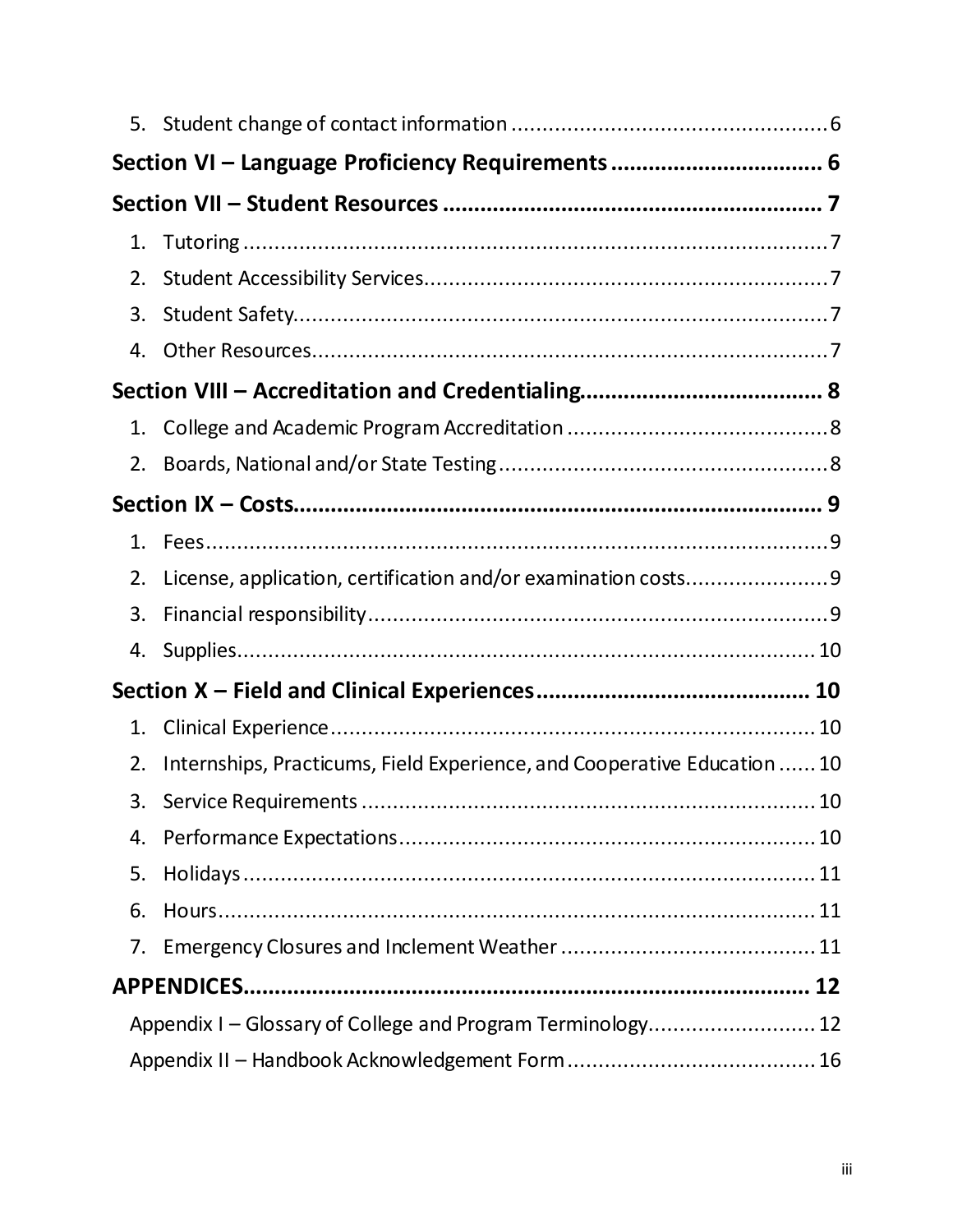## <span id="page-4-0"></span>**Section I – Welcome Letter**

(The faculty and staff of the Sport and Exercise Studies degree program want to welcome you to an exciting and rewarding educational program in Sport and Exercise Studies. The two-year degree is designed to:

(1) Provide students with the knowledge, skills, and abilities for various roles in the field of Sports and Exercise Studies including: Fitness Specialist, Wellness Coordinator, Health and Wellness Coach, Personal Trainer, Group Fitness Instructor and Sport Coach.

(2) Prepare students for national certification exams in personal training, health and wellness coaching, and group fitness.

Career opportunities in the field include sport teams, hospital wellness centers, health and fitness centers, recreation centers, and entry level management positions in health, fitness and recreation centers and sport and fitness retail sales. Graduates of the program may transfer many of these courses to four-year institutions to continue their studies in other health and fitness related fields.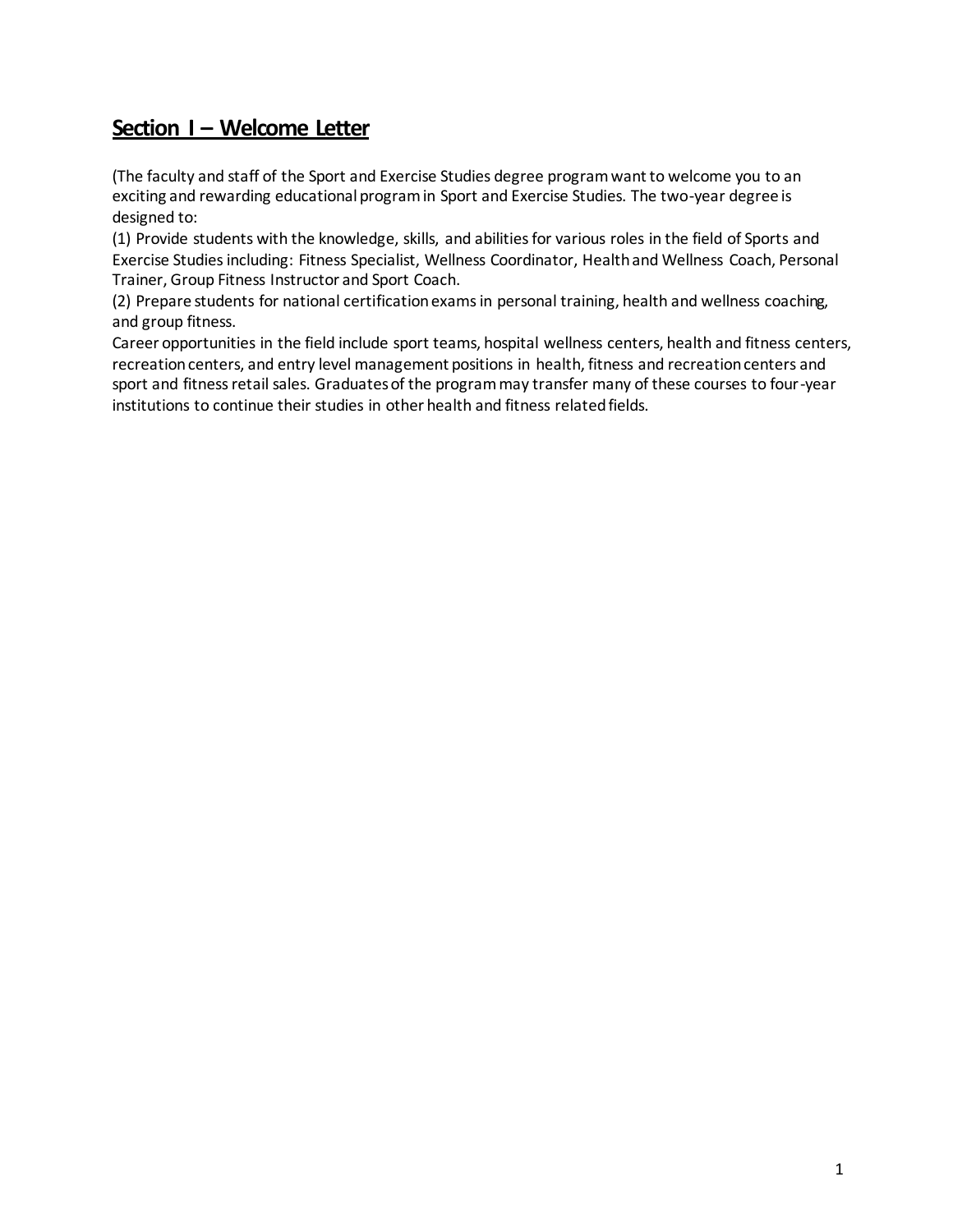# <span id="page-5-0"></span>**Section II – Program Description**

## <span id="page-5-1"></span>**1. Program Mission, Vision and Philosophy**

The mission of the Sport and Exercise Studies Program is to offer an educational program for individuals from multicultural and diverse backgrounds who aspire to enter the various areas of the sport and exercise studies profession. Through didactic and practical experience the curriculum prepares the student with the knowledge, skills, and abilities for various roles in the field of Sports and Exercise studies including: Health Fitness Specialist, Personal Trainer, Program Manager, Floor Supervisor, Group Fitness Instructor, Specialty Instructor, and Sport Coach in a variety of health, fitness, and wellness settings. The program seeks to develop, cultivate, and assist the student in the development of knowledge, skills and ethical conduct.

## <span id="page-5-2"></span>**2. Program History**

Fall Semester 2008- The launch of the Sport and Exercise Studies Associate of Applied Science degree program.

Fall Semester 2017-Launch of the Fitness Specialist Certificate of Proficiency

Accomplishments: 2016- Advisory Committee of the Year Award 97% Pass Rate on the Personal Training certification exams (graduating students)

## <span id="page-5-3"></span>**3. Core Values**

To successfully fulfill the mission and vision, Cuyahoga Community College is consciously committed to diversity, integrity, academic excellence, and achievement of individual and institutional goals. We are dedicated to building trust, respect, and confidence among our colleagues, students, and the community.

3354:1-42-01 College Policy on affirmative action, inclusive excellence, equal opportunity, discrimination, and harassment.

*[http://www.tri-c.edu/policies-and-procedures/documents/3354-1-42-01-college-policy-on-affirmative-action-inclusive-excellence](http://www.tri-c.edu/policies-and-procedures/documents/3354-1-42-01-college-policy-on-affirmative-action-inclusive-excellence-equal-opportunity-discrimination-and-harassment.pdf)[equal-opportunity-discrimination-and-harassment.pdf](http://www.tri-c.edu/policies-and-procedures/documents/3354-1-42-01-college-policy-on-affirmative-action-inclusive-excellence-equal-opportunity-discrimination-and-harassment.pdf)*

## <span id="page-5-4"></span>**4. Description of the Profession**

Fitness trainers and instructors lead, instruct, and motivate individuals or groups in exercise activities, including cardiovascular exercises (exercises for the heart and blood circulation), strength training, and stretching. They work with people of all ages and skill levels.

#### **Fitness trainers and instructors typically do the following:**

- Develop and implement exercise programs that are safe, effective, and appropriate for individuals who are apparently healthy or have medical clearance to exercise.
- Conduct health-history interviews and exercise preparticipation screening in order to determine the need for referral and identify contraindications for exercise.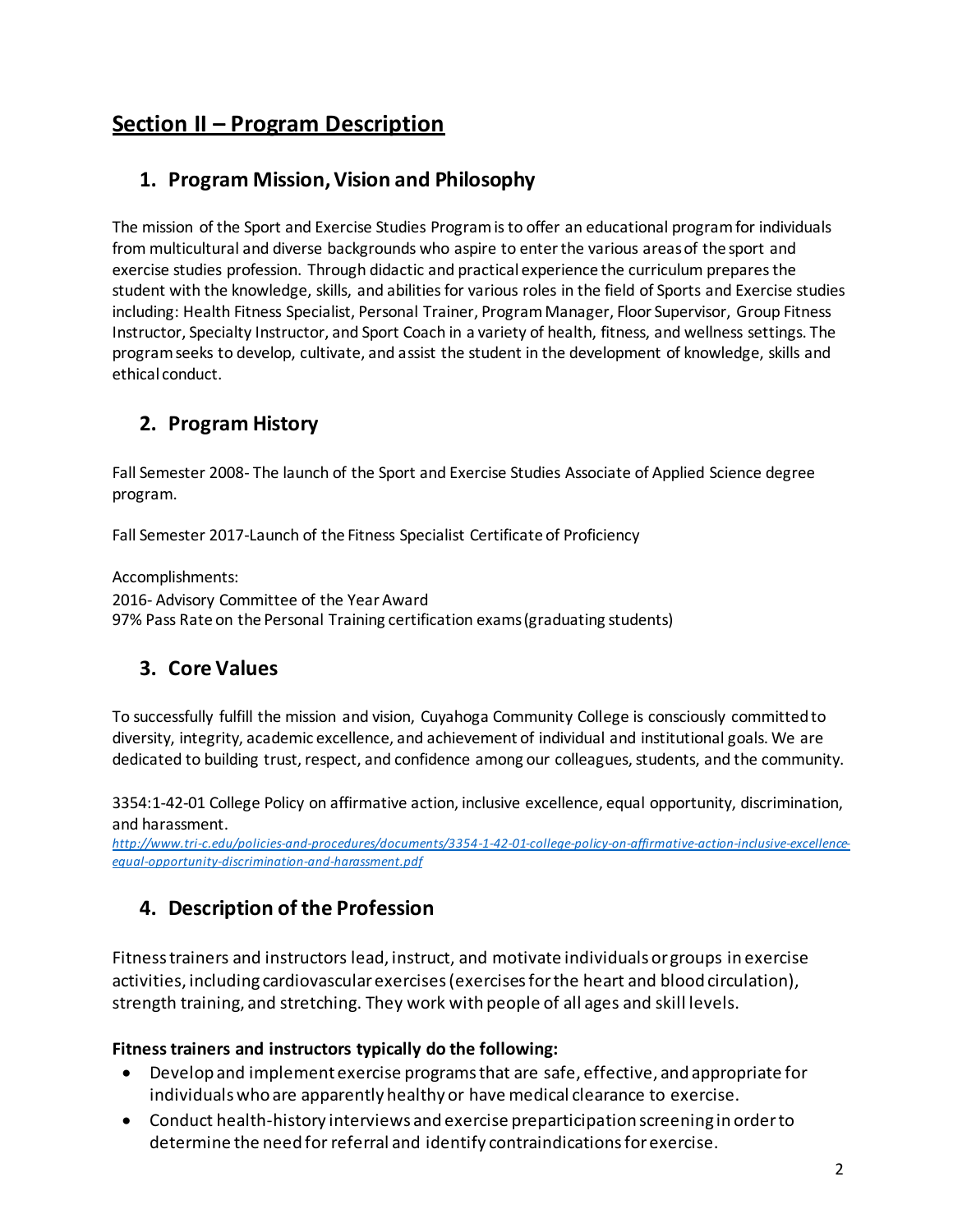- Administer appropriate health and fitness assessments based on the client's health history, current fitness, lifestyle factors, and goals utilizing research-proven and published protocols.
- Assist client in setting and achieving fitness goals.
- Teach correct exercise methods and progressions through demonstration, explanation, and proper cueing and spotting techniques.
- Design structure exercise programs for one-on-one and small group personal training.
- Recognize what is within the scope of practices and refer clients to other healthcare professionals when appropriate.
- Always act with professionalism, respect, and integrity.
- Prepare for emergency situations and respond appropriately when they occur.

#### <span id="page-6-0"></span>**5. ProfessionalMemberships**

Aerobics and Fitness Association of America [\(AFAA\)](http://www.afaa.com/) American College of Sports Medicine [\(ACSM\)](http://acsm.org/) American Council on Exercise [\(ACE\)](http://www.acefitness.org/) National Academy of Sports Medicine [\(NASM\)](http://www.nasm.org/) National Council on Strength and Fitness [\(NCSF\)](http://www.ncsf.org/) National Strength and Conditioning Association [\(NSCA\)](http://www.nsca.com/Home/)

## <span id="page-6-1"></span>**6. Program Faculty and Staff**

Chris Faciana, MS. Program Manager Phone: 216-987-4822 Email[: Christopher.Faciana@tri-c.edu](mailto:Christopher.Faciana@tri-c.edu) Office: Eastern Campus Student Services Building Room 2502

Holly Clemens, Ph.D., LMT, ACSM-EP, NSCA-CSCS. Program Faculty Phone: 216-987-5070 Email: [Holly.Clemens@tri-c.edu](mailto:Holly.Clemens@tri-c.edu) Office: Western Campus Health Careers and Sciences Building Room A117

Jen Luca, MS, ACSM- CEP Program Faculty Phone: 216-987-2282 Email: [Genevieve.Luca@tri-c.edu](mailto:Genevieve.Luca@tri-c.edu) Office: Eastern Campus Student Services Building Room 2317

Christine Phillips M.Ed. ProgramFaculty Phone: 216-987-5489 Email: [Christine.Phillips@tri-c.edu](mailto:Christine.Phillips@tri-c.edu) Office: Western Campus A Building A219a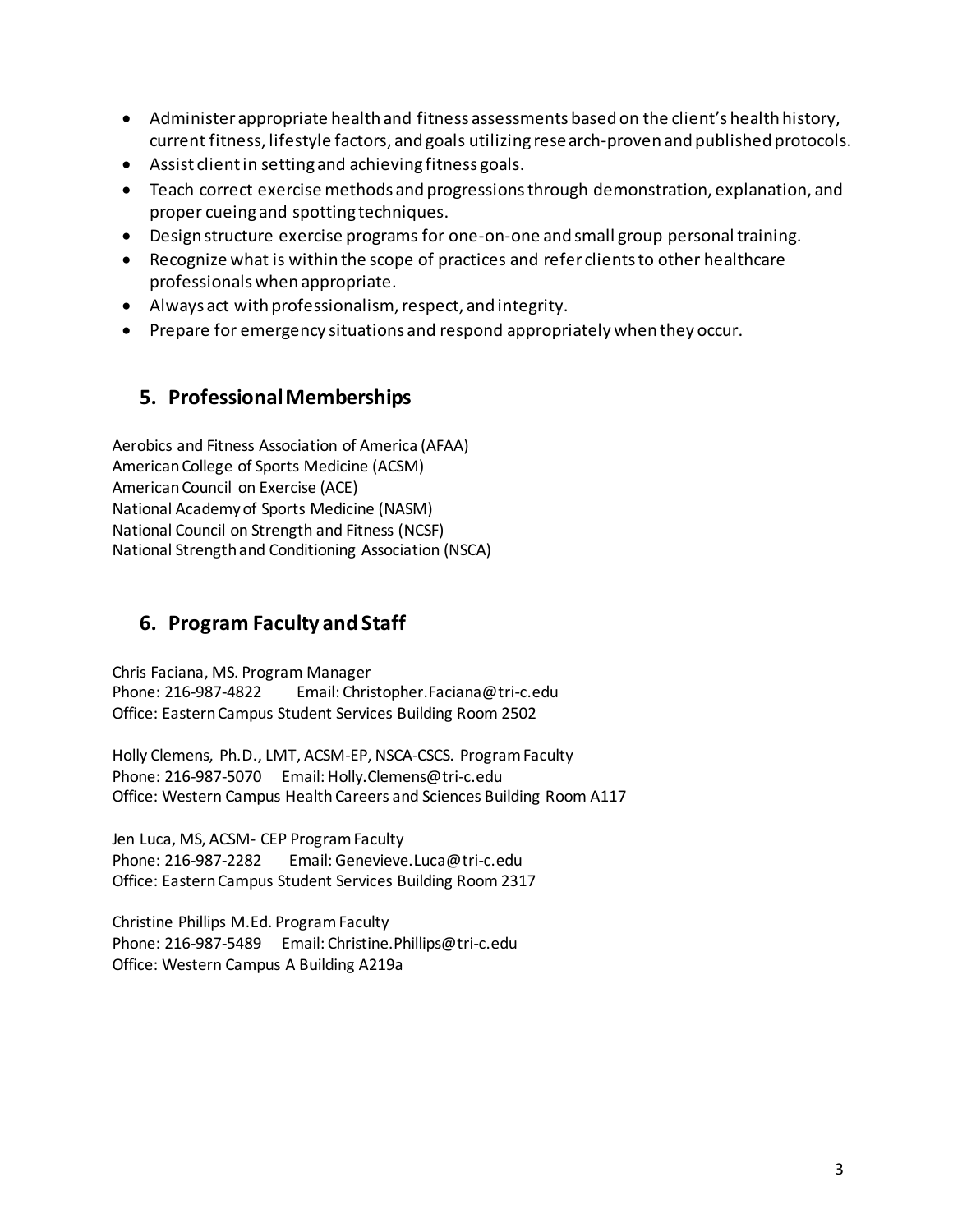## <span id="page-7-0"></span>**Section III – Program Expectations**

## <span id="page-7-1"></span>**1. Professional Standards**

Not Applicable

## <span id="page-7-2"></span>**2. Code of Ethics**

<span id="page-7-3"></span>Not Applicable

#### **3. Program Learning Outcomes**

Associate of Applied Science in Sport and Exercise Studies Program Learning Outcomes:

<http://catalog.tri-c.edu/programs/sport-exercise-studies-aas/#programlearningoutcomestext>

Fitness Specialist Certificate Program Learning Outcomes:

[http://catalog.tri-c.edu/programs/fitness-specialist-certificate](http://catalog.tri-c.edu/programs/fitness-specialist-certificate-proficiency/#programlearningoutcomestext)[proficiency/#programlearningoutcomestext](http://catalog.tri-c.edu/programs/fitness-specialist-certificate-proficiency/#programlearningoutcomestext)

## <span id="page-7-4"></span>**4. Professional Attire Requirements**

Second year students will receive a Sport and Exercise Studies polo which you will be worn during Personal Training Sessions with your clients in SES 2410 and SES 2420. Professional Attire Requirements vary by practicum sites.

## <span id="page-7-5"></span>**5. Student Code of Conduct**

The College acknowledges the importance of an environment that is conducive to learning. The Student Conduct Code and Judicial System serves to provide such an atmosphere that is conducive to education growth and civility which fosters and protects the mission of the College. College Procedures on Student Conduct: [Student Conduct Code and Student Judicial System](https://www.tri-c.edu/policies-and-procedures/documents/student-conduct-code.pdf) , an[d Student Judicial System.](http://www.tri-c.edu/policies-and-procedures/documents/student-judicial-system.pdf)

## <span id="page-7-6"></span>**6. Health and Physical Requirements**

For more information on health requirements for health programs, this link provides a guide and resources: [Health Careers and Nursing Immunization and Health Requirements.](https://www.tri-c.edu/programs/health-careers/documents/hcn-immunization-and-req-completion-guide.pdf)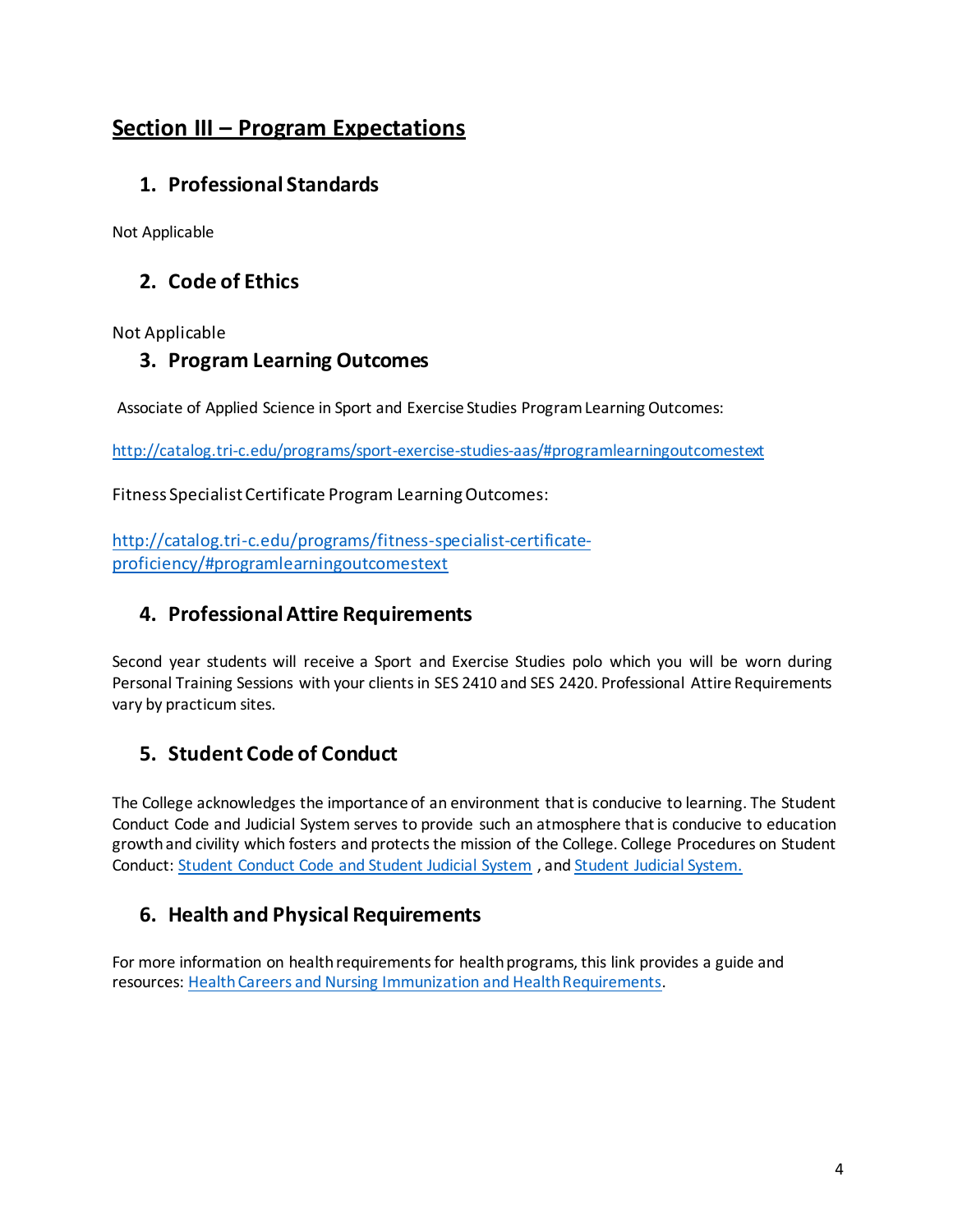## <span id="page-8-0"></span>**Section IV – Academic Requirements and Progression**

## <span id="page-8-1"></span>**1. Degree Requirements**

<span id="page-8-2"></span><http://catalog.tri-c.edu/programs/sport-exercise-studies-aas/#programsequencetext>

## **2. Attendance**

Students are expected to adhere to established College, program and course attendance guidelines: [Student Rights and Responsibilities -](http://catalog.tri-c.edu/student-information/student-rights-responsibilities/) Attendance

## <span id="page-8-3"></span>**3. Absence Policy**

#### <span id="page-8-4"></span>**4. Illness**

Students should report an infectious disease, transmissible from person to person or by direct contact with an affected individual or the individual's discharges, or by indirect means. The Ohio Administrative Code (OAC) provides guidance through the Communicable Disease Rules:

[https://odh.ohio.gov/wps/wcm/connect/gov/84ffece4-16f1-4602-9b93-7ce4eeb34680/section-1](https://odh.ohio.gov/wps/wcm/connect/gov/84ffece4-16f1-4602-9b93-7ce4eeb34680/section-1-reporting.pdf?MOD=AJPERES&CONVERT_TO=url&CACHEID=ROOTWORKSPACE.Z18_M1HGGIK0N0JO00QO9DDDDM3000-84ffece4-16f1-4602-9b93-7ce4eeb34680-mtn9-.6) [reporting.pdf?MOD=AJPERES&CONVERT\\_TO=url&CACHEID=ROOTWORKSPACE.Z18\\_M1HGGIK0N0JO00Q](https://odh.ohio.gov/wps/wcm/connect/gov/84ffece4-16f1-4602-9b93-7ce4eeb34680/section-1-reporting.pdf?MOD=AJPERES&CONVERT_TO=url&CACHEID=ROOTWORKSPACE.Z18_M1HGGIK0N0JO00QO9DDDDM3000-84ffece4-16f1-4602-9b93-7ce4eeb34680-mtn9-.6) [O9DDDDM3000-84ffece4-16f1-4602-9b93-7ce4eeb34680-mtn9-.6.](https://odh.ohio.gov/wps/wcm/connect/gov/84ffece4-16f1-4602-9b93-7ce4eeb34680/section-1-reporting.pdf?MOD=AJPERES&CONVERT_TO=url&CACHEID=ROOTWORKSPACE.Z18_M1HGGIK0N0JO00QO9DDDDM3000-84ffece4-16f1-4602-9b93-7ce4eeb34680-mtn9-.6)

The Ohio Administrative Code (OAC) provides guidance through the Communicable Disease Rule. Diseases to report[: http://codes.ohio.gov/oac/3701-3-02v1.](http://codes.ohio.gov/oac/3701-3-02v1)

For a student who is infected with one of these illnesses and, if the illness occurs on campus, please use the Cuyahoga Community College Student Incident Report Form on Appendix II as well as immediately reporting the illness to the Program Director or Manager.

## <span id="page-8-5"></span>**5. Scheduling**

Not Applicable

## <span id="page-8-6"></span>**Section V – Academic Status**

The College procedure on Academic Status explains the college's academic probation and dismissal process, including the GPA requirements for each level of credit hours attempted. Good Academic Standing, Dean's List status, probation and dismissal are explained by opening the underlined links: [College Procedure on Academic Status.](http://www.tri-c.edu/policies-and-procedures/documents/3354-1-30-03-3-procedure-on-academic-status.pdf) The Standards of Academic Progress information provides details on how financial aid is impacted based on grade point average and progress toward degree completion: [Satisfactory Academic Progress.](http://www.tri-c.edu/paying-for-college/financial-aid-and-scholarships/sap-success-seminar.html) Federal regulations require that students make measurable progress towards completion of their course of study in order to continue to remain eligible for federal aid. The College reviews the academic progress of all students and notifies students receiving federal financial aid each semester of their status.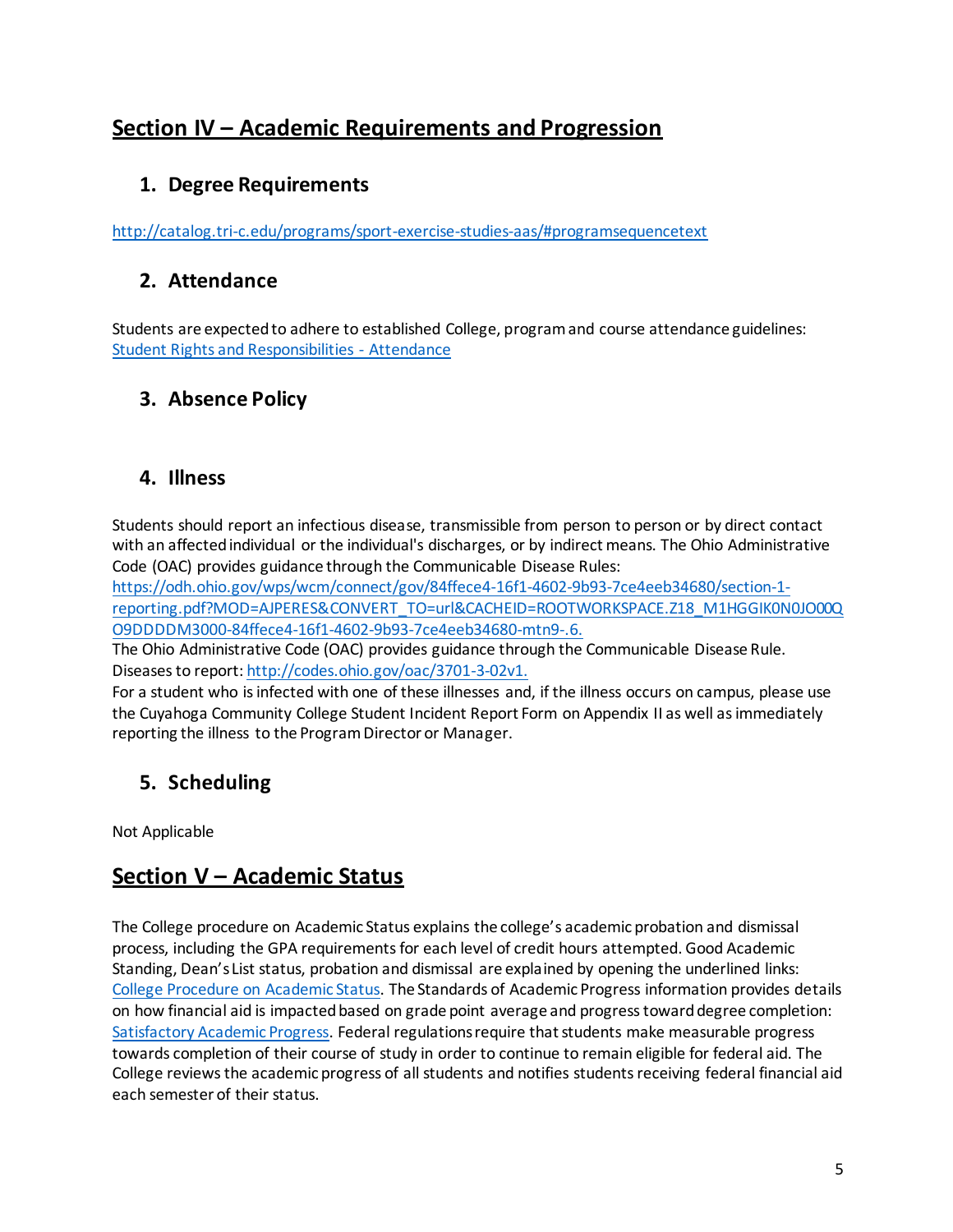## <span id="page-9-0"></span>**1. Grading**

The link to the [Procedure on Grading](https://www.tri-c.edu/policies-and-procedures/documents/procedure-on-grading-and-awarding-of-credit.pdf) explains the grades and awarding of credits, auditing of courses and pass/no pass use. At the program level, there are grading scales and/or rubrics that faculty provide to guide students on course grading.

## <span id="page-9-1"></span>**2. Grade Point Average (GPA)**

GPA required: 2.0 Admissions Requirement, 2.0 overall.

#### <span id="page-9-2"></span>**3. Program Dismissal & Probation**

a. ProgramDismissal

Not Applicable

b. Program Withdrawal

When considering withdrawing from a course, students should be mindful of the Course Withdrawal Dates. Depending on the date of withdrawal a student may forfeit refund and/or risk the possibility of receiving a failing grade. If a student encounters any extenuating issues that prevent the completion of a course or program, the student will need to follow withdrawal instructions from the program administrators.

The [College Procedure on Academic Status](http://www.tri-c.edu/policies-and-procedures/documents/3354-1-30-03-3-procedure-on-academic-status.pdf) explains the college's academic probation and dismissal process including the GPA requirements for each level of credit hours attempted.

## <span id="page-9-3"></span>**4. Due Process**

<span id="page-9-4"></span>Not Applicable

## **5. Student change of contact information**

In addition to submitting a change of address, phone or personal email through My Tri-C Space, using the "Student Tab" in the "My Info" section, please inform the program director or manager of changes in your contact information. \*Email: [Christopher.Faciana@tri-c.edu.](mailto:Christopher.Faciana@tri-c.edu)

## <span id="page-9-5"></span>**Section VI – Language Proficiency Requirements**

The College establishes the language proficiency requirements to enter college level courses in this page[: English Language Proficiency Requirements for Admission](http://www.tri-c.edu/get-started/international-students/english-language-proficiency-requirements-for-admission.html) and specific scores can be reviewed on the linked information.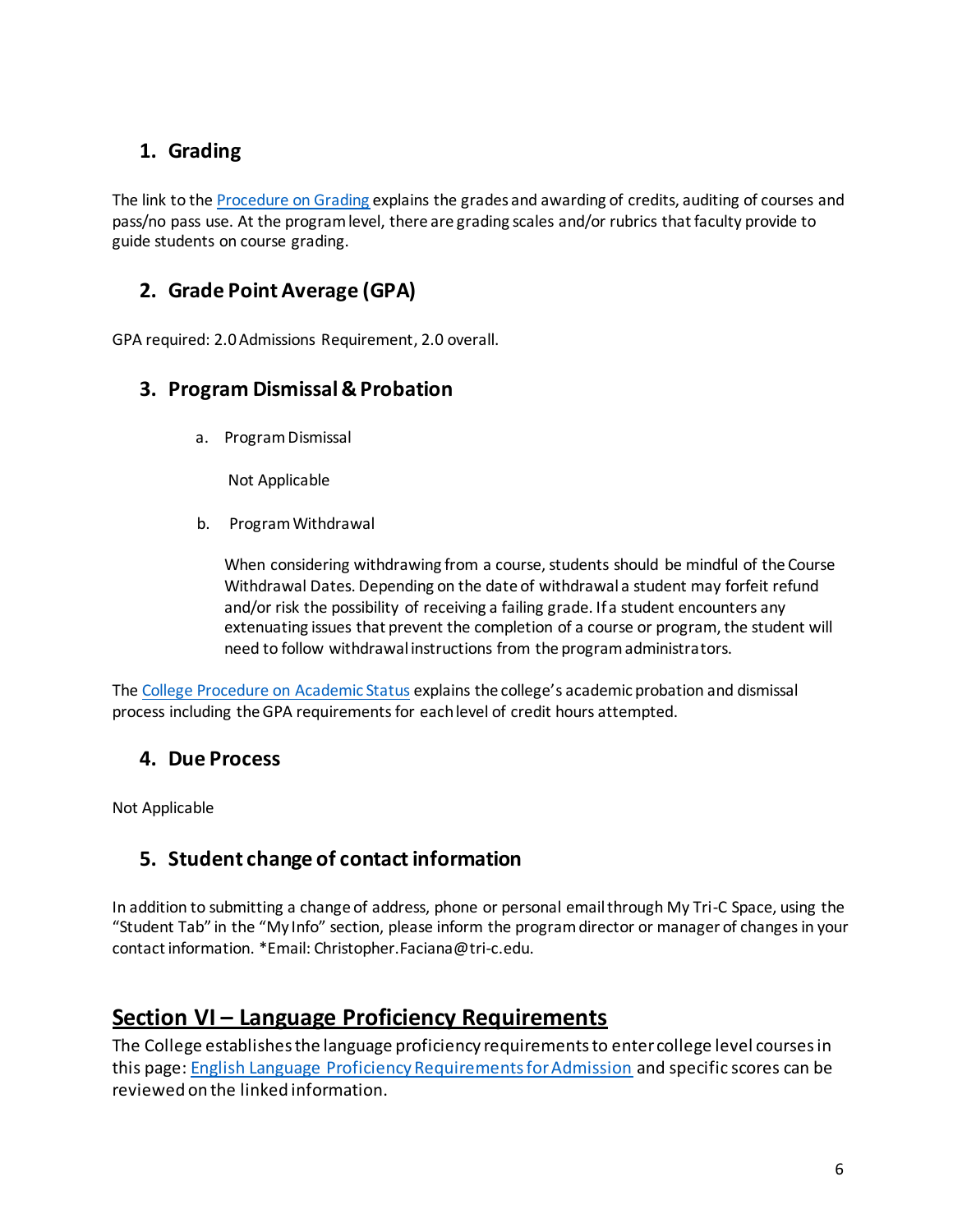## <span id="page-10-0"></span>**Section VII – Student Resources**

## <span id="page-10-1"></span>**1. Tutoring**

[Tutoring Services](http://www.tri-c.edu/tutoring/) are offered at each campus tutoring center. There is support for a wide variety of subject at each campus.

## <span id="page-10-2"></span>**2. Student Accessibility Services**

[Student Accessibility Services](http://www.tri-c.edu/student-accessibility-services/index.html) provides support to students with disabilities at all College campuses, site, locations or online course. To receive services, students must schedule an appointment with a student advisor and provide documentation of a disability. The [Student Accessibility Handbook](http://www.tri-c.edu/student-accessibility-services/documents/Access%20Student%20Handbook.pdf) is another source of information for students.

## <span id="page-10-3"></span>**3. Student Safety**

The college is committed to providing a safe and secure environment as outlined in the Safety and Security Policy: 3354:1-50-04 Safety and security policy *<https://www.tri-c.edu/policies-and-procedures/documents/safety-and-security-policy.pdf>*

## <span id="page-10-4"></span>**4. Other Resources**

The following links can help you identify additional resources for completing a degree or program:

[CLEP](http://www.tri-c.edu/placement-testing/clep-exams.html) (College Level Examination Program) [Credit by Exam \(CBE\)](http://www.tri-c.edu/transfer-center/documents/credit-by-exam.pdf) [Credit for Prior Learning](http://www.tri-c.edu/transfer-center/prior-learning-assessment.html) [Standardized Training and Certification Programs \(ACE\)](https://www.tri-c.edu/transfer-center/documents/ace.pdf) [Transfer Centers](http://www.tri-c.edu/transfer-center/) on each campus provide information on transferring to and from Tri-C, Credit for Prior Learning, Articulation Agreements and State Wide Transfer Guarantees.

[Transfer Students](http://www.tri-c.edu/get-started/transfer-students.html)

[University Partnerships by School](http://www.tri-c.edu/transfer-center/university-partnerships/index.html) are available for students interested in transferring to a particular institution or program.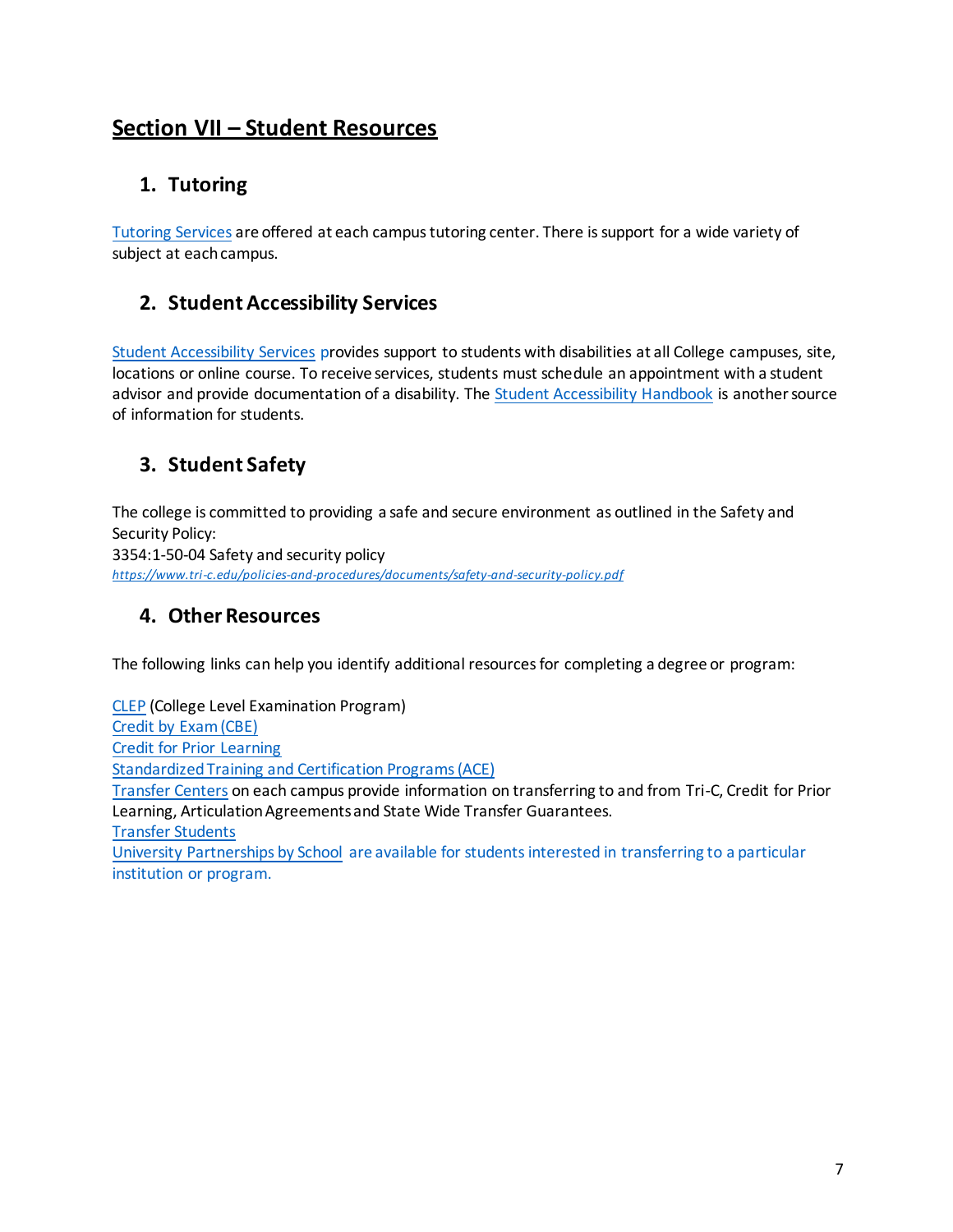# <span id="page-11-0"></span>**Section VIII – Accreditation and Credentialing**

## <span id="page-11-1"></span>**1. College and Academic Program Accreditation**

The College's accreditation by the Higher Learning Commission is maintained and updated at this link [Accreditation.](http://www.tri-c.edu/about/accreditation/index.html)

## <span id="page-11-2"></span>**2. Boards, National and/or State Testing**

SES 2500 provides accredited training to sit for the National Board for Health and Wellness Coaching (NBHWC)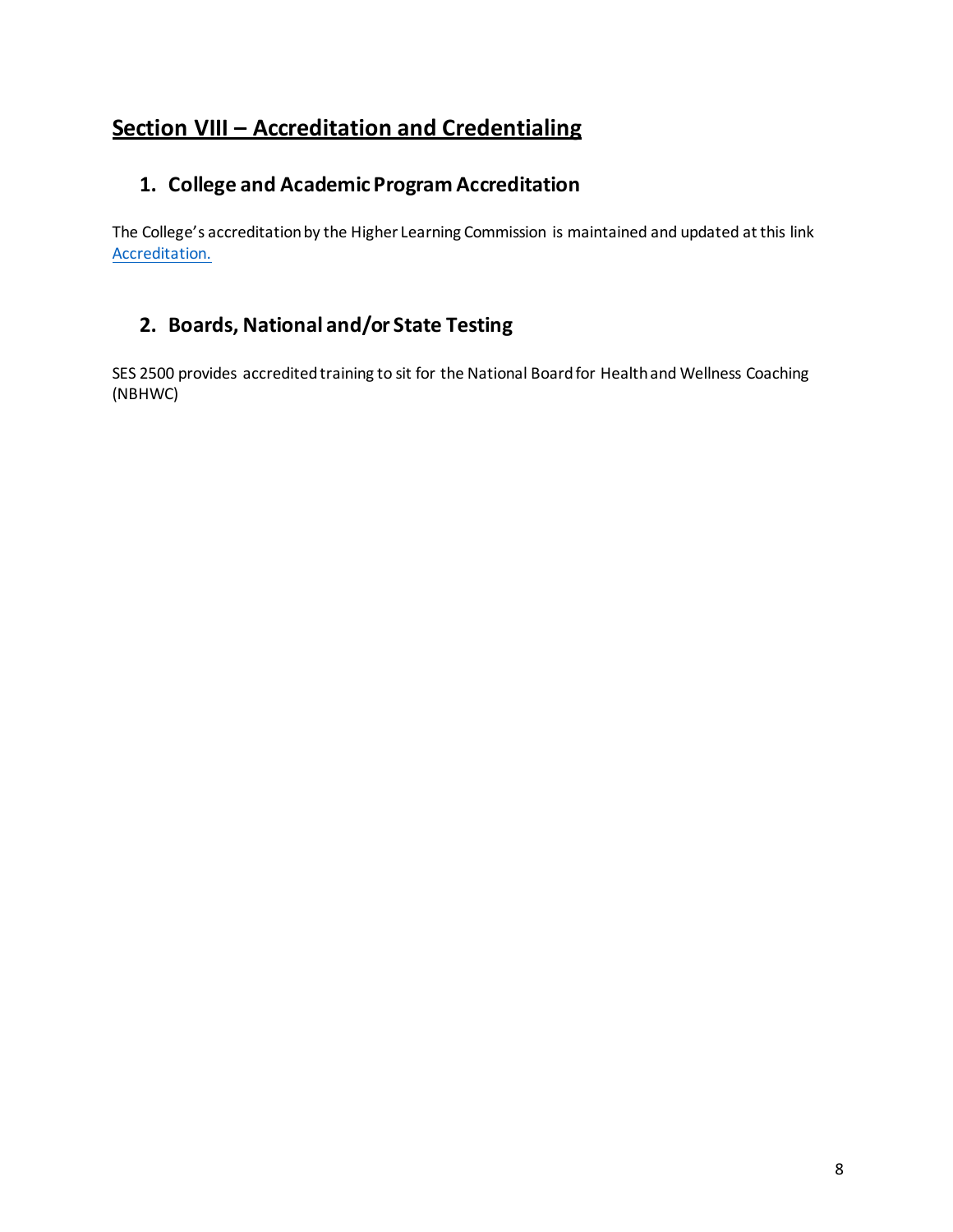## <span id="page-12-0"></span>**Section IX – Costs**

#### <span id="page-12-1"></span>**1. Fees**

The [College Tuition and Fee Schedule](http://www.tri-c.edu/paying-for-college/tuition-and-fees/) including program related fees and supplies are part of the program cost.

#### <span id="page-12-2"></span>**2. License, application, certification and/or examination costs**

Optional Fitness Professional Training certification exams (personal training, fitness & wellness coach, etc.) range in price from \$199-\$349.

## <span id="page-12-3"></span>**3. Financial responsibility**

To determine what costs may be covered by financial aid, visit one of the college's financial aid offices located at each campus. Visit [http://www.tri-c.edu/paying-for-college/financial-aid-and](http://www.tri-c.edu/paying-for-college/financial-aid-and-scholarships/index.html)[scholarships/index.html](http://www.tri-c.edu/paying-for-college/financial-aid-and-scholarships/index.html) for more information.

#### **Malpractice (Liability) Insurance**

Students are required to carry liability insurance. The annual premium is approximately \$12.50. Students beginning SES 2410 are automatically assigned malpractice insurance when enrolling in their course. The insurance must be paid at the Campus Business Office before a student begins his/her clinical experience. Proof of purchasing the liability insurance must be submitted to the Program Manager prior to the student being allowed to begin their practicum site. Students are expected to renew their malpractice insurance before the deadline date. Failure to present proof of liability insurance coverage will result in the student not being able to attend the practicum affiliate and will count as an unexcused absence.

#### **Health/Health Insurance**

Evidence of health insurance is required for participation in the practicum sites (i.e. 440 Performance, 1 to 1 Fitness, etc.) of the Sport and Exercise Studies program. The student is required to maintain comprehensive health insurance coverage throughout the Program sequence. The College is not responsible for costs incurred for an injury or medical problem sustained by a student while affiliated at a practicumsite.

Prior to the first day of practicum, every student will be need to present evidence that they meet individual requirements of the practicum site. Some practicum sites may impose additional requirements.

Background Check costs range from \$60-\$121. Varies based on practicum site requirements/residency in the last 5 years. Contact [Christopher.Faciana@tri-c.edu i](mailto:Christopher.Faciana@tri-c.edu)f you have questions.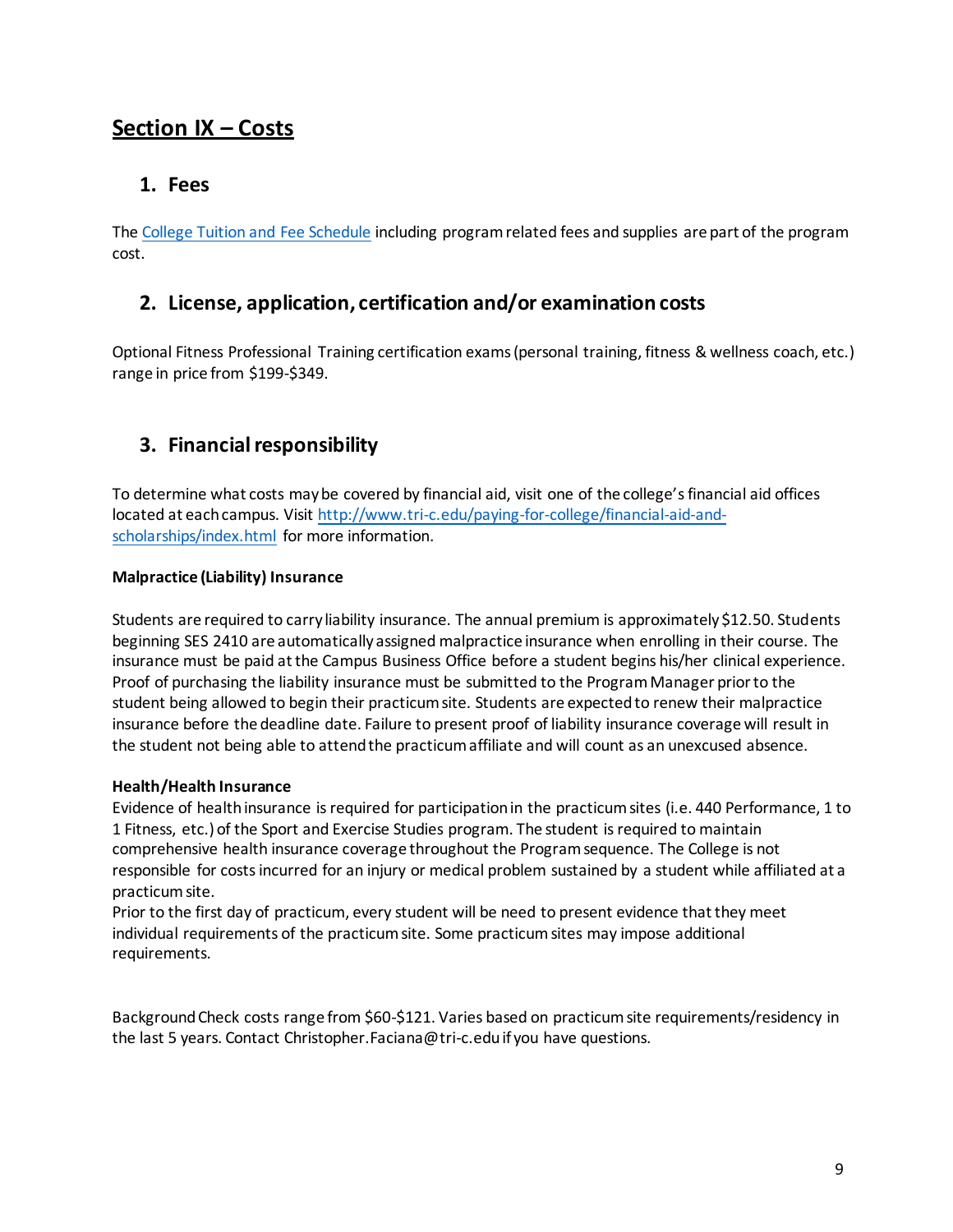## <span id="page-13-0"></span>**4. Supplies**

Costs associated with the program may include but are not limited to the following:

Health Insurance Lab Fees CPR Certification Name Badge

Certification Fees Background Check Liability Insurance Parking / Transportation Conference Fees

## <span id="page-13-1"></span>**Section X – Field and Clinical Experiences**

## <span id="page-13-2"></span>**1. Clinical Experience**

<span id="page-13-3"></span>Not Applicable

## **2. Internships, Practicums, Field Experience, and Cooperative Education**

The Sport and Exercise Studies Practicum at Cuyahoga Community College provides opportunities for students to obtain practical experience in a variety of locations. Hands- on experience integrates the student's classroom conceptual learning with real-life experience. Such experiences are highly regarded by employers and provide students with a unique competitive advantage upon graduation.

The practicum is designed to provide not only practical experience but also an evaluation of the student's performance and the Sport and Exercise Studies program at Cuyahoga Community College. This detailed evaluation provides timely feedback that will improve and enhance the student's employability as well as provide direction and planning regarding the student's career choice.

**Compliance with health requirements will include any required immunizations per current CDC and Ohio Department of Health guidelines. Please note, each clinical site may have additional or varying immunization requirements, including immunizations related to COVID-19 or other novel viruses.**

## <span id="page-13-4"></span>**3. Service Requirements**

Not applicable

## <span id="page-13-5"></span>**4. Performance Expectations**

Students will receive 2 credit hours for the practicum experience. The two credit hours includes the class lecture (1 hour per week) and the practicum site experience (8-12 hours per week for a total of 120 hours). Represent Cuyahoga Community College and its faculty in a professional manner at all times. Treat the practicum experience as a professional job, striving to perform all duties and responsibilities to the best of one's abilities.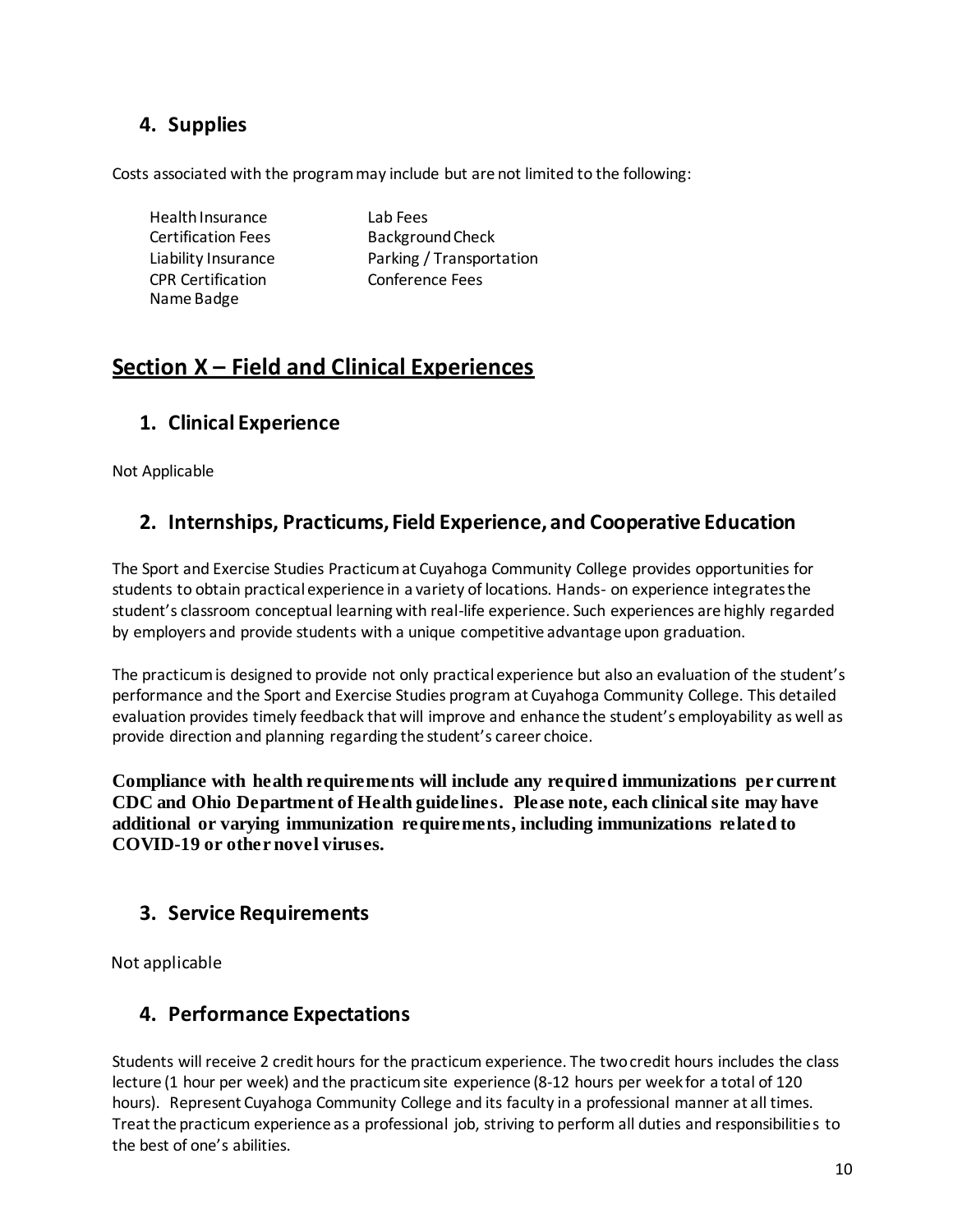## <span id="page-14-0"></span>**5. Holidays**

The [College holidays procedure](https://www.tri-c.edu/policies-and-procedures/documents/college-holidays-procedure.pdf) lists recognized holidays. These dates are included as part of the College closed days on th[e Academic Calendar.](http://www.tri-c.edu/search-results.html?cx=013281905404444151491%3A4djhmeoq1wu&ie=UTF-8&q=academic%2Bcalendar&searchButton=%23gsc.tab%3D0&gsc.q=academic%20calendar&gsc.page=1) In addition to these dates, the College will close for Thanksgiving Recess and Winter Break. No credit courses will be offered on campus during Spring Break.

#### <span id="page-14-1"></span>**6. Hours**

A minimum of 120 hours are required for SES 2840: Practicum in Sport and Exercise Studies

## <span id="page-14-2"></span>**7. Emergency Closures and Inclement Weather**

When determining a closure the College will utilize th[e Emergency Closing Procedure](http://catalog.tri-c.edu/student-information/student-rights-responsibilities/).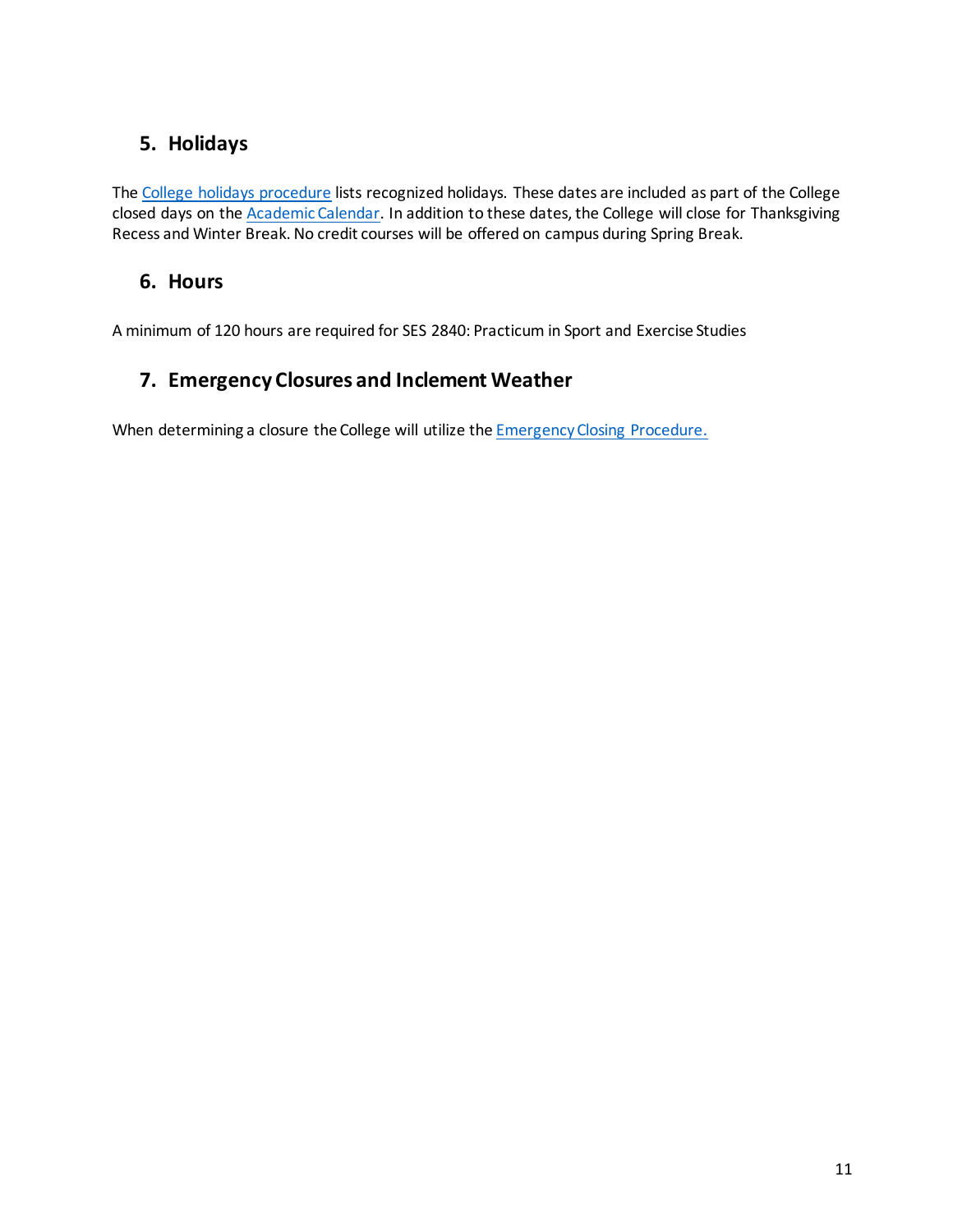## <span id="page-15-0"></span>**APPENDICES**

#### <span id="page-15-1"></span>**Appendix I – Glossary of College and Program Terminology**

**Academic Behavior**: refers to the standards that are expected for students to successfully complete coursework designated for their specific program of study, degree, and/or certificate.

**Appeal Panel**: refers to an approved body of individuals designated to review and make a determination on a decision that the student found unfavorable.

**Closing**: refers to the closure of the College or a specific campus or campuses for a designated reason (e.g. weather, natural disaster, utility outage, etc.)[. Emergency Closing.](http://www.tri-c.edu/administrative-departments/campus-police/emergency-closing.html) \*See program handbook for closing guidance for students at clinical/experiential learning/practicum sites.

**Code:** refers to the Student Conduct Code (3354: 1-30-03.5) and Student Judicial System (3354:-1-30-03.6) and identifies prohibited conduct and clarifies when the code applies to student behavior.

**Complaint**: refers a matter that the complainant believes requires institutional attention. Select the appropriate category here [Student Complaints, Concerns and](http://www.tri-c.edu/student-resources/student-complaints-and-concerns/index.html) Compliments.

**Conduct:** refers to student behaviors as it relates to prohibited actions as described in the Student Code of Conduct and related College Policies and Procedures. Student Code of Conduct can be found [Student Conduct Code and Student Judicial System](https://www.tri-c.edu/policies-and-procedures/documents/student-conduct-code.pdf)

**Contractor/Vendor**: refers to any individual or entity that has been contracted/retained to provide a service to the College.

**Credit Course**: refers to coursework that awards academic credit towards a degree and/or certificate.

**Disciplinary Action**: refers to corrective remedies imposed as a result of findings and recommendations from a program conduct meeting, level one hearing, and/or program professional conduct committee review.

**Dismissal, College**: refers to separation of the student from the College for a definite period of time. Conditions for readmission are outlined in the Student Code of Conduct sanction descriptions.

**Dismissal, Programmatic**: refers to separation of the student from a specific academic program. Conditions for readmission are specific to each program.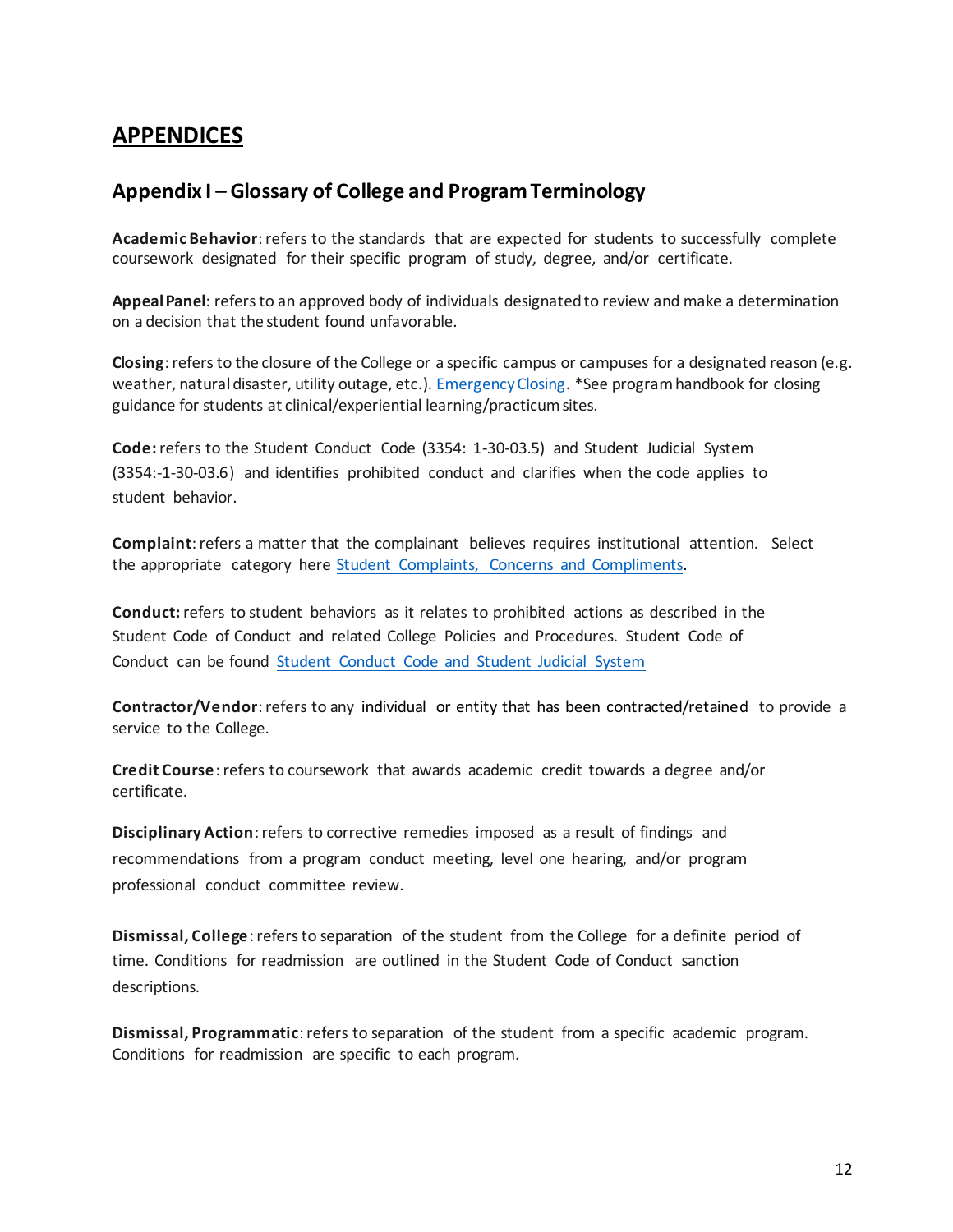**Ethics**: refers to generally accepted professional standards of behavior as documented in the Codes of Conduct, Professional Ethical Standards, etc. of external professional organizations, licensure boards, etc.

**Expulsion**: refers to permanent separation of the student from all College locations, events and activities. An expulsion is denoted on a student's permanent transcript.

**Faculty**: refers to any permanent College employee assigned full-time to instruct credit course(s).

**Grade Dispute:** refers to a challenge to a recorded grade (final grades only — does not apply to individual assignments or midterm grades), and must be filed by a student to the Academic Affairs Office at the campus to which the course was associated no later than sixty (60) days after the disputed grade is recorded. Link: [Student Complaints, Concerns and Compliments.](http://www.tri-c.edu/student-resources/student-complaints-and-concerns/index.html)

**Grievance**: refers specifically to the ADA/Section 504 Grievance Procedure as outlined in the Student Handbook and available here: [Student Complaints, Concerns and Compliments.](http://www.tri-c.edu/student-resources/student-complaints-and-concerns/index.html)

**Guidelines**: refers to operating principles specific to a College program or department.

**Instructor/Adjunct Faculty**: refers to any individual assigned to instruct a credit/non-credit course, workshop, training seminar, summer camp, etc.

**Lecturer**: refers to a full time instructor with a specific term related contract who has all of the duties and responsibilities of a full time faculty member at the college.

**Non-Credit Course**: refers to coursework that does not award academic credit towards a degree and/or certificate.

**Peer Panel**: refers to a body of individuals consisting of faculty in a specific discipline who evaluate a student's specific request regarding a disputed grade.

**Policy**: refers to documented operating principles for the College as approved by the Board of Trustees.

**Policy and Procedure**: Policies and procedures act as the operating principles for Cuyahoga Community College. All official College polices must be approved by the College's Board of Trustees and all official procedures must be reviewed and approved by the Office of Legal Services prior to the effective date.

#### **Preceptor: "Internal" / "External"**

- Internal preceptor refers to an employee of Cuyahoga Community College who works with students in matters related to experiential learning.
- External preceptor refers to an employee of a clinical or experiential site who is not an employee of Cuyahoga Community College. External preceptors supervise student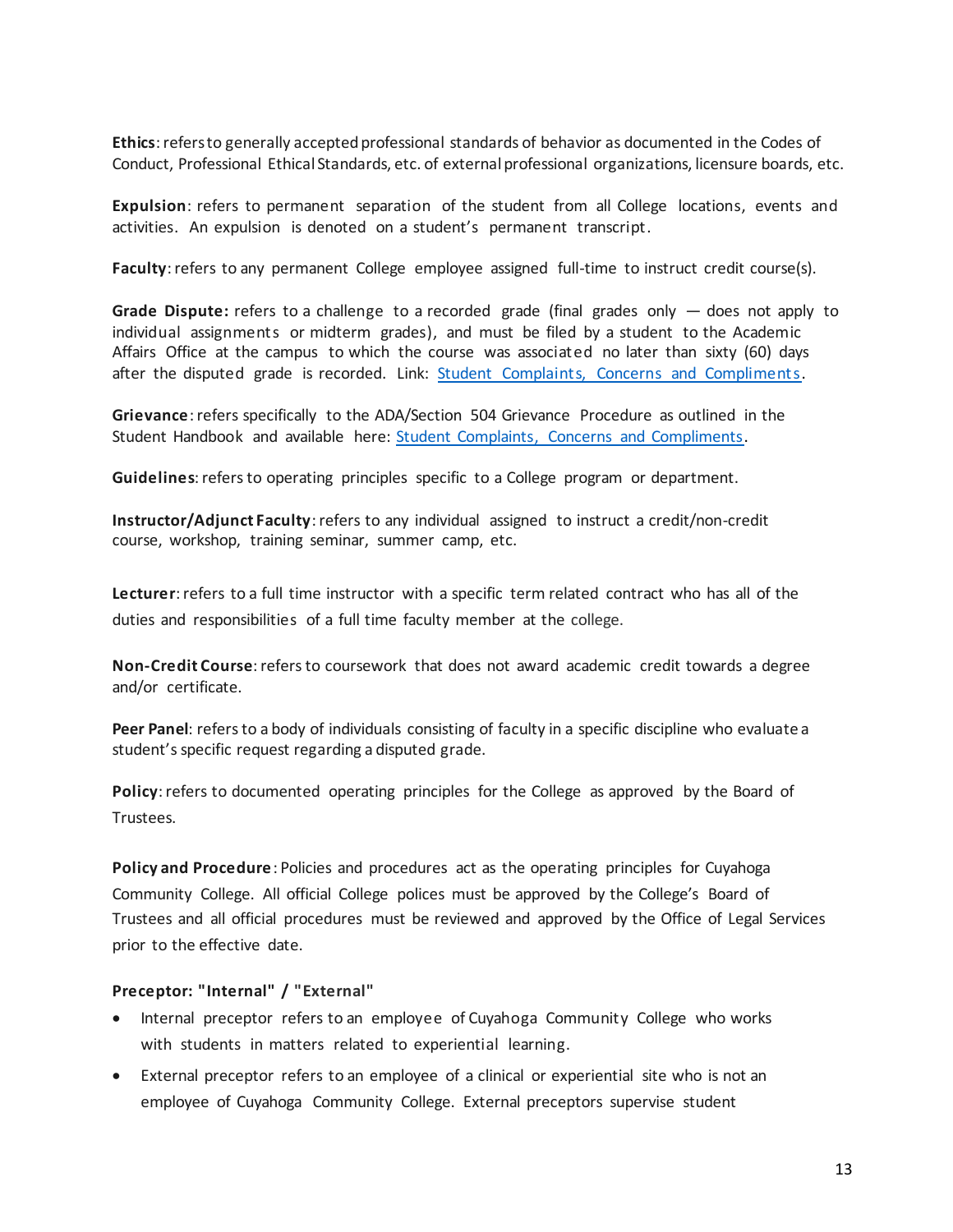experiential learning and often provide feedback and assessments of the student to the program.

**Probation, College (Academic)**: refers to a status that follows after a student is not performing at a successful level. The College's Academic Probation policy is found here: [Procedure on Academic](https://www.tri-c.edu/policies-and-procedures/documents/3354-1-30-03-3-procedure-on-academic-status.pdf) [Status](https://www.tri-c.edu/policies-and-procedures/documents/3354-1-30-03-3-procedure-on-academic-status.pdf)

**Probation, College (Behavioral)**: refers to a written reprimand for a designated period of time and includes the probability of more severe disciplinary action if the student violates any College rules during the probationary period. College Behavioral Probation is found here [Student Conduct Code and Student Judicial System](https://www.tri-c.edu/policies-and-procedures/documents/student-conduct-code.pdf)

**Probation, Programmatic**: refers to a student being placed on probation as a result of a corrective action panel specific to a program.

**Procedure:** refers to documented standard practices of how a board-approved policy is carried out.

**Professional Conduct Committee:** refers to a committee established to review a student's academic performance and/or professional behavior at the programmatic level and may make appropriate recommendations pertinent to any eligible behavioral modification and/or remedial actions.

**Professionalism and Professional Conduct**: refers to behavioral expectations and guidelines set forth in programmatic, clinical, experiential and professional associations and organizational guidelines. These expectations and guidelines may appear in various forms such as a code of ethics, clinical facility guidebooks, and /or practicum/internship expectations, etc. These expectations and guidelines are in addition to the College's official policies and procedures.

**Protocols**: refer to step-by-step processes specific to a College program or department.

**Readmission:** refers to the delineated process for the reinstatement of a student subsequent to a period of separation from the College and/or a College program.

**Reinstatement:** refers to the process by which a student returns to good standing at the College or in a specific academic program after a period of probation/suspension/dismissal.

**Remediation:** refers to a program-specific process of improving student performance. Remedial actions are not disciplinary actions.

**Responsible Employee:** refers to any individual required to take action based on reportable misconduct. All College employees have an obligation to adhere to the reporting requirements prescribed in applicable laws, regulations and College mandates.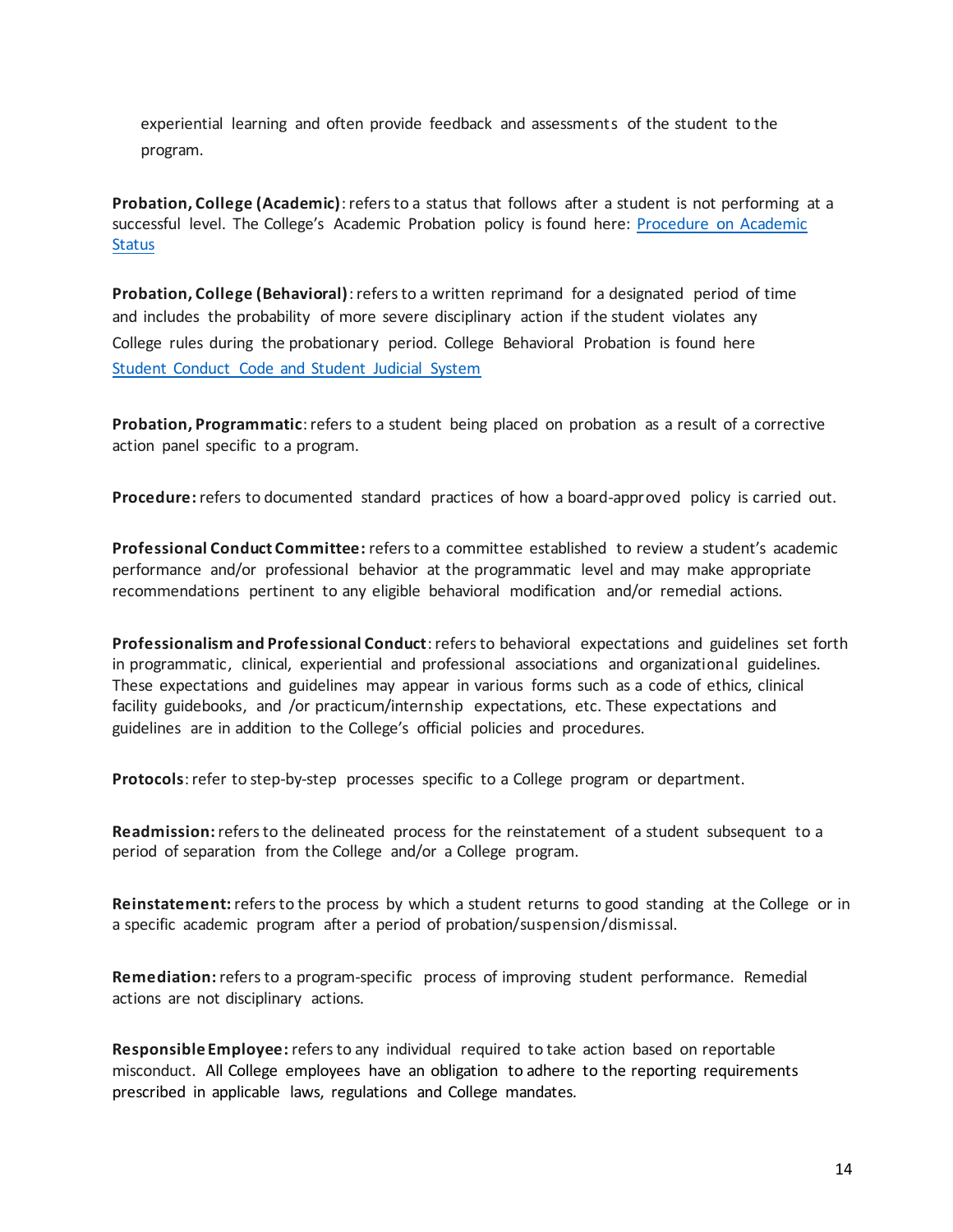**Sanction:** refers to any corrective action taken as a result of a student behavioral decision.

**Staff Member:** refers to any employee (part time/full time) of Cuyahoga Community College in a non-instructional role who performs duties as assigned.

**Standards:** refers to guidelines established by accreditation and approving bodies (e.g. state governing bodies) that a program must adhere to in order to maintain status.

**Student:** refers to anyone enrolled in a course of study at the College whether in a credit or noncredit course, workshop, training seminar, summer camp, etc. Applicants may also be considered 'students' under certain delineated circumstances

**Suspension:** refers to a temporary separation from the College or a specific academic program for a defined period of time as results of academic or behavioral issues. Eligibility for readmission may be contingent upon satisfactory or specific conditions imposed at the time of suspension.

**Withdrawal**: refers to the process through which a student withdraws or is removed from coursework.